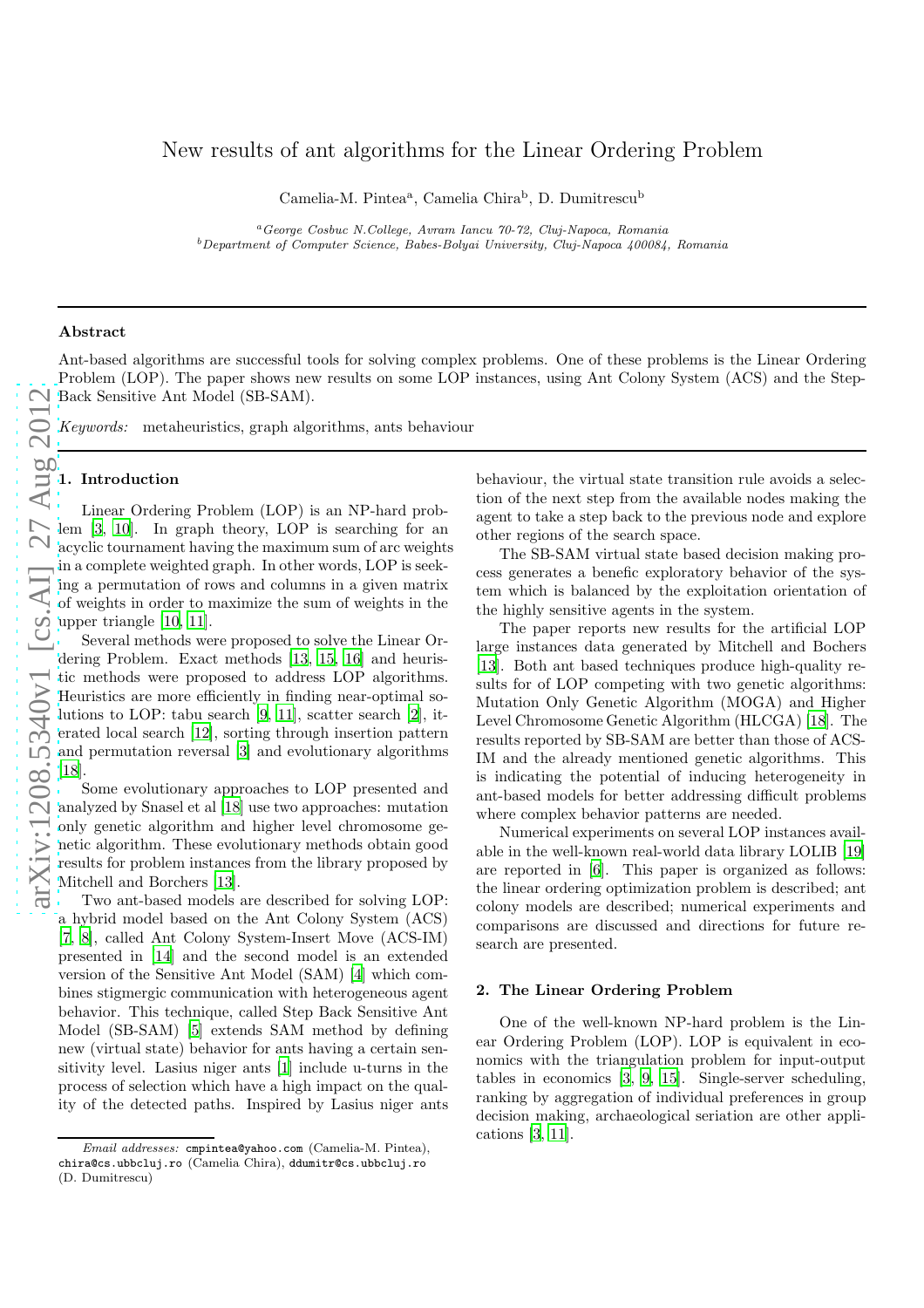In order to introduce LOP, let  $E = (eij)_{n x n}$  be a matrix of weights. The value of  $e_{ij}$  refers to the cost of having object  $i$  before object  $j$  in the linear ordering.

LOP aims to find a permutation of the rows and columns  $\pi = (\pi_1, \pi_2, \cdots, \pi_n)$  such that the total weight (sum of elements above the diagonal) is maximized [\[11](#page-4-2), [15](#page-4-4)]:

$$
C_E(\pi) = \sum_{i=1}^{n-1} \sum_{j=i+1}^{n} e_{\pi_i \pi_j}
$$
 (1)

An acyclic tournament corresponds to a permutation of the graph vertices. Let  $G = (V, E, w)$  be a complete graph. V is the set of nodes and E contains the vertices of the graph and w refers to the weight (or cost) associated with an edge (the weight from  $i$  to  $j$  can be different that the weight of  $j$  to  $i$ ). The function to be maximized in LOP is the following:

$$
C_G(\pi) = \sum_{i \le j, i \ne j} w(\pi_i, \pi_j)
$$
 (2)

where  $\pi$  is a permutation of V,  $i, j \in V$  and  $\leq$  is a total order relation on V .

## 3. Ant-based model for solving LOP

The ant-based models involved in the present paper to solving Linear Ordering Problem are described shortly in the following.

#### A *Ant Colony Systems*

Ant Colony System (ACS) metaheuristic is introduced in [\[7,](#page-4-10) [8\]](#page-4-11). The ACS model replicates the behavior of social insects to the search space represented commonly by a graph. Each edge has an associated weight as well as a pheromone value corresponding to a desirability measure. A problem solution is a complete tour generates a by an ant. The next node in the graph is choose probabilistically based on the weight and the amount of pheromone on the connecting edge [\[7\]](#page-4-10). Stronger pheromone trails are preferred by ants and the most promising tours build up higher amounts of pheromone in time.

### B *Ant Colony System-Insert Move*

The ACS model for solving LOP is called Ant Colony System-Insert Move (ACS-IM) [\[14\]](#page-4-12). ACS-IM starts with a greedy search. ACS-based rules are applied and a local search mechanism based on insert moves is engaged. The local search mechanism is based on the neighborhood search proposed for LOP [\[9\]](#page-4-6). Insert moves (IM) are used to create a neighborhood of permutations for one solution.

# C *Sensitive Ant Model*

The Sensitive Ant Model (SAM) extends ACS by inducing heterogeneity in the ant population [\[4](#page-4-13)].

Each ant is endowed with a pheromone sensitivity level (PSL - a real number in the unit interval). Highlysensitive ants are influenced by stigmergic information in the decision making process and thus likely to select strong pheromone trails. The ants with low sensitivity tend to ignore the amount of pheromone and bias the search towards unexplored regions. The new SAM probability of selecting the next node is the same with the ACS one when pheromone sensitivity level (PSL) value is maximum being reduced proportionally with the sensitivity level in the rest of the cases. A virtual state is introduced in SAM corresponding to the lost probability of (1 PSL). The associated virtual state decision rule specifies the action to be taken when the virtual state is selected using the renormalized transition mechanism [\[4\]](#page-4-13).

## D *Step-Back Sensitive Ant Model*

The Step-Back Sensitive Ant Model (SB-SAM) [\[5\]](#page-4-14) is based on the Sensitive Ant Model (SAM) [\[4](#page-4-13)]. The aim of SB-SAM is to better exploit the potential of the virtual state translating to a more reliable search space exploration. This is achieved by specifying a new action associated with the virtual decision rule inspired by the observed behavior of the ant Lasius niger [\[1](#page-4-15)]. Biologistss study emphasize that some Lasius niger suddenly move in the opposite direction making a u-turn and exploiting the geometry of the trail network bifurcation [\[1\]](#page-4-15). These u-turns actually contribute more to the selection of a path compared to bi-directional trail laying. SAM reinforce the inherent heterogeneity of the model facilitating a significant increase of diversity in the search. The virtual state transition rule specified by SB-SAM makes the ant to take a step back by selecting the previous node [\[5\]](#page-4-14). The pheromone trail is locally updated by decreasing the pheromone intensity on the edge connecting the current node with the previous one. The local virtual state update rule complements is given by the following equation:

$$
\tau_{ji}(t+1) = (1 - \rho)\tau_{ij} - \rho\tau_0 \tag{3}
$$

where  $\tau_{ii}$  represents the amount of pheromone on edge  $(i, i)$  while  $\rho$  and  $\tau_0$  are the same parameters used in the ACS local updating rule [\[7\]](#page-4-10). The search continues from the new current node until a complete tour is built. The probability of an ant to take the virtual state decision is inverse proportionally with the ants sensitivity level: lower PSL means higher chance to take a step back whereas high PSL values favor the application of the ACS-inherited state transition rule.

The step-back virtual decision rule generates completely new overall behavior for the system of interacting ants triggering search diversity. A good distribution of PSL values in the population is important to create a balance in the search space between the exploitation and exploration [\[5\]](#page-4-14).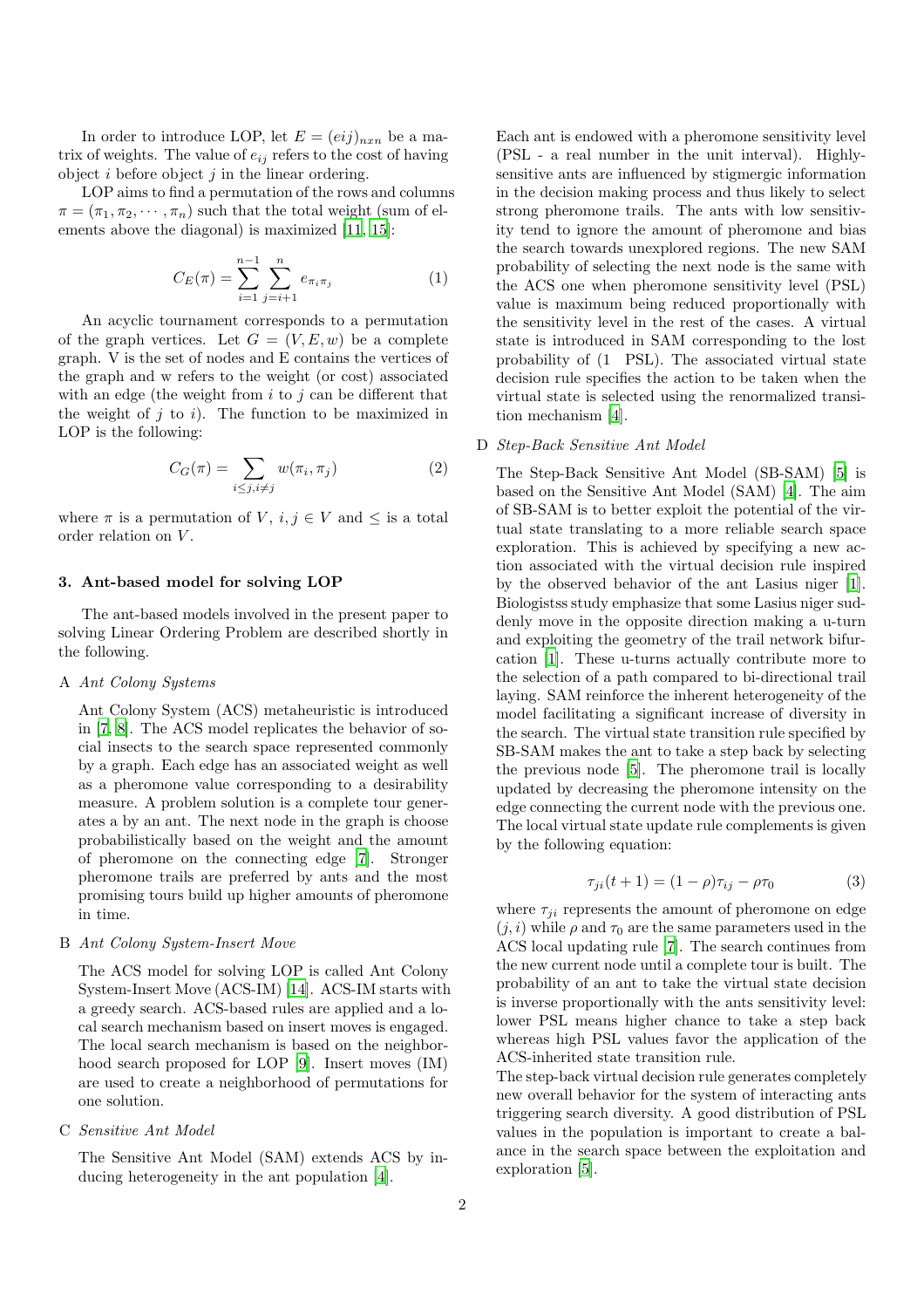#### 1) *Representation and initialization.*

Linear Ordering: Problem solution is a list of vertices, of a complete directed graph with n nodes. The list is constructed in a step by step manner by each ant based on the transition rules specified by the ant model. The algorithm is based on ACS-IM [\[14\]](#page-4-12). It is initialized with a greedy solution obtained based on a 2-exchange Neighborhood search, permuting two positions in the ordering [\[17\]](#page-4-18).

A function w assigns real values (the weights) to edges defining the static matrix of weights  $W = (w_{ij}), 1 \leq$  $i, j \leq n$ . The pheromone matrix  $\tau$  has the same dimensions as W. The pheromone matrix  $\tau$  is initialized with  $\tau_{ij} = \tau_0$ ,  $1 \leq i, j \leq n$  where  $\tau_0$  is a small positive constant. The SB-SAM algorithm uses m ants. A PSL value is randomly generated for each ant. The ants are initially randomly placed in the nodes of the graph.



Figure 1: Step-back technique representation

#### 2) *Solution construction.*

The SAM renormalized transition probabilities [\[4](#page-4-13)] guide the selection of the next node in the search process. The probability of choosing the next node  $u$  from the current node  $i$  for an agent  $k$  is given by the following equation:

$$
sp_{iu}(k) = PSL(k) * p_{iu}(k)
$$
\n(4)

where  $PSL(k)$  represents the sensitivity level of agent k and  $p_{iu}(k)$  is the ACS state transition probability [\[7](#page-4-10)]. The  $ACS$  local update pheromone rule [\[7](#page-4-10)] is applied to modify the amount of pheromone on the latter edge traversed. The probability of an ant  $k$  to make a virtual state transition from a current node  $i$  is equal to  $(1-\sum p_{iu}(k))$ . In this case, ant k goes back to the previous node and the local virtual state update rule (3) is applied. Insert moves (IM) [\[11\]](#page-4-2) are used to improve the final solution detected by an ant. A global update pheromone rule [\[7\]](#page-4-10) is applied to the edges belonging to the best tour:

$$
\tau_{ij}(t+1) = (1-\rho) * \tau_{ij} + \frac{\rho}{C_{bs}}
$$
 (5)

where  $C_{bs}$  is the weight of the best-so-far solution and  $\rho$  is a parameter.

| Instance | Optimal | ACS-IM | SB-SAM |
|----------|---------|--------|--------|
|          |         |        |        |
| r100a2   | 197652  | 0.0023 | 0.0027 |
| r100b2   | 197423  | 0.0046 | 0.0031 |
| r100c2   | 193952  | 0.0032 | 0.0032 |
| r100d2   | 196397  | 0.0047 | 0.0040 |
| r100e2   | 200178  | 0.0024 | 0.0040 |
| r150a0   | 550666  | 0.0016 | 0.0026 |
| r150a1   | 504308  | 0.0017 | 0.0023 |
| r150b0   | 554338  | 0.0022 | 0.0018 |
| r150b1   | 500841  | 0.0033 | 0.0016 |
| r150c0   | 551451  | 0.0012 | 0.0015 |
| r150c1   | 500757  | 0.0025 | 0.0025 |
| r150d0   | 552772  | 0.0014 | 0.0024 |
| r150d1   | 501372  | 0.0039 | 0.0032 |
| r150e0   | 554400  | 0.0035 | 0.0029 |
| r150e1   | 501422  | 0.0023 | 0.0026 |
| r200a0   | 989422  | 0.0012 | 0.0011 |
| r200a1   | 889222  | 0.0011 | 0.0015 |
| r200b0   | 984081  | 0.0013 | 0.0012 |
| r200b1   | 893867  | 0.0013 | 0.0001 |
| r200c0   | 990568  | 0.0012 | 0.0012 |
| r200c1   | 882945  | 0.0015 | 0.0001 |
| r200d0   | 989123  | 0.0013 | 0.0015 |
| r200d1   | 888563  | 0.0015 | 0.0014 |
| r200e0   | 980354  | 0.0015 | 0.0007 |
| r200e1   | 883948  | 0.0018 | 0.0010 |
| r250a0   | 1545431 | 0.0022 | 0.0021 |
| r250b0   | 1538410 | 0.0018 | 0.0017 |
| r250c0   | 1534036 | 0.0024 | 0.0021 |
| r250d0   | 1540117 | 0.0017 | 0.0031 |
| r250e0   | 1531709 | 0.0022 | 0.0043 |

<span id="page-2-0"></span>Table 1: Numerical results of ACS-IM and SB-SAM for the MBLIB instances: Deviation errors average over five runs and 200 iterations.

# 4. New results for Mitchell and Bochers Instances (MBLIB)

This is the main section of the paper, reporting new results for the artificial LOP data collection generated by Mitchell and Bochers [\[13\]](#page-4-3). Besides comparing the performance of the two ant-based models ACS-IM and SB-SAM, numerical experiments focus on evaluating the proposed ant LOP models against Mutation Only Genetic Algorithm (MOGA) and Higher Level Chromosome Genetic Algorithm (HLCGA) [\[18\]](#page-4-9).

The following parameters are used for ACS-IM and SB-SAM algorithms:  $\alpha = 1, \beta = 2, \tau_0 = 0.1, \rho = 0.1, q_0 = 0.5$ and  $m = 10$ . In the SB-SAM approach, the PSL value for each agent is randomly generated using an uniform distribution.

Table [1](#page-2-0) shows the results for the instances available in MBLIB [\[13\]](#page-4-3). The deviation of the obtained solution from the optimum solution is computed based on the average over five runs of the algorithm with 200 iterations.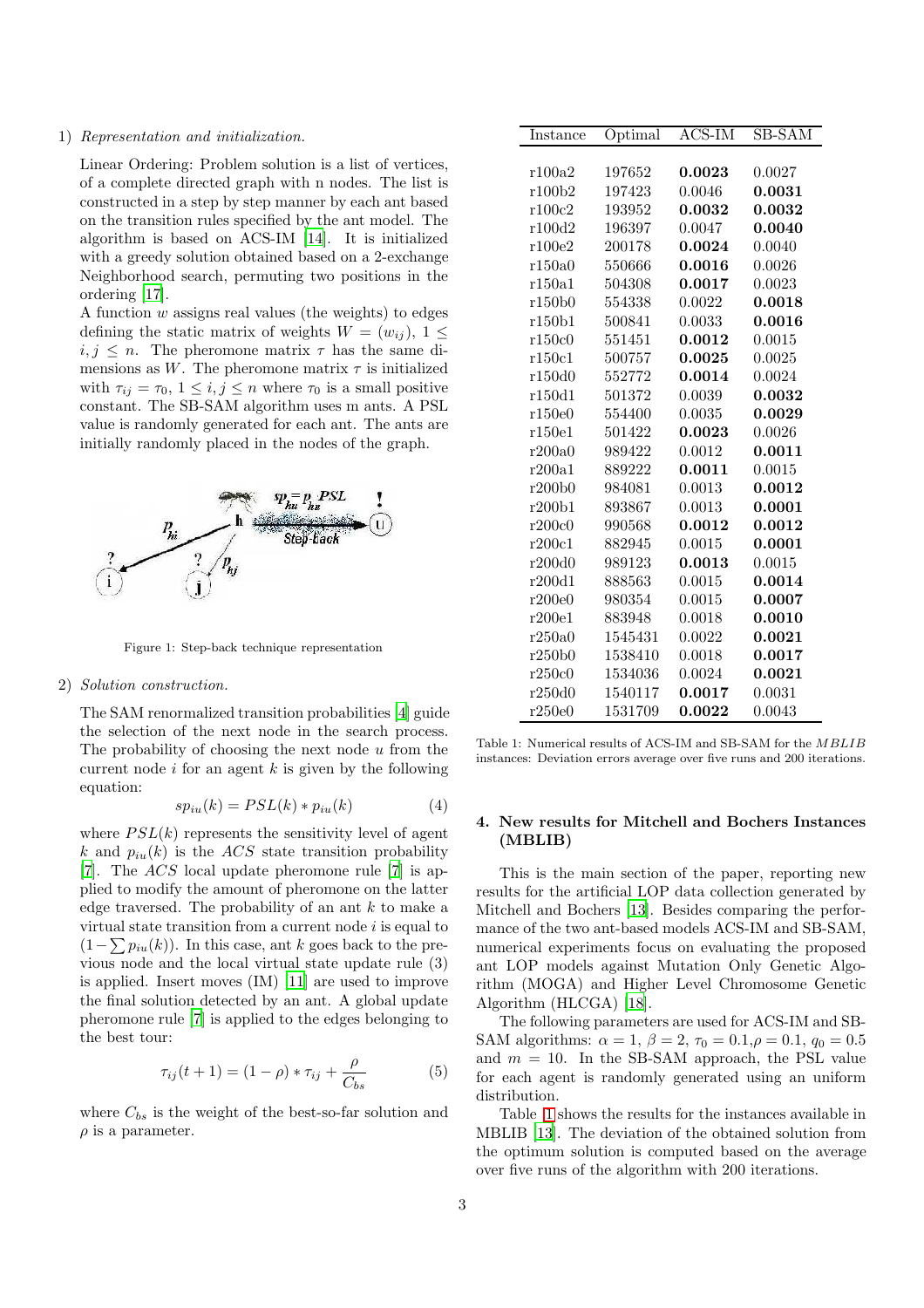

Figure 2: Comparative ant models deviation errors: MBLIB instances, size 100 and 150.



Figure 3: Comparative ant models deviation errors: MBLIB instances, size 200 and 250.

| Size       | ACS-IM    | SB-SAM    | MOGA   | <b>HLCGA</b> |
|------------|-----------|-----------|--------|--------------|
|            |           |           |        |              |
| 100        | $0.344\%$ | $0.340\%$ |        |              |
| 150        | $0.236\%$ | $0.234\%$ |        |              |
| <b>200</b> | 0.137\%   | $0.098\%$ |        |              |
| 250        | $0.206\%$ | $0.266\%$ |        |              |
| Average    | 0.231%    | 0.235%    | 0.618% | $1.606\%$    |

<span id="page-3-0"></span>Table 2: Deviation error (in %) of ant-based models compared to evolutionary approaches [\[18\]](#page-4-9) for MBLIB instances.

The analysis of the results for each problem size (100- 250) confirms the results obtained for MBLIB (see Figures 2-3). SB-SAM algorithm shows an intensification of search in more complex spaces. The effects of the u-turns specified by the virtual state transition rule in SB-SAM (resulting in search diversification) are more visible for higher dimension problem instances.

In the following the comparison of ant-based models with Mutation Only Genetic Algorithm (MOGA) and Higher Level Chromosome Genetic Algorithm (HLCGA) [\[18\]](#page-4-9). Average overall results for MBLIB instances are available for these algorithms in [\[18\]](#page-4-9). Table [2](#page-3-0) shows the average deviation obtained by all involved algorithms for MBLIB instances. In [\[9\]](#page-4-6) are proposed also some hybrid models combining variable neighborhood search and different strategies for local search. Local search strategies are limited by the dimension of problem instances.

Further work will focuses on other hybrid ant-based techniques in order to obtain better solution for large LOP instances.

# 5. Conclusions

The paper shows new results for Linear Ordering Problem (LOP) using bio-inspired models. The ant-based models for solving LOP are described: the first one is a hybrid Ant Colony System [\[8\]](#page-4-11), called Ant Colony System-Insert Move (ACS-IM) [\[14\]](#page-4-12) and the second one uses a new Step-Back Sensitive Ant model [\[4,](#page-4-13) [5\]](#page-4-14). The ant models compete with other techniques for solving LOP in terms of solution quality.

Numerical experiments indicate a better performance of SBSAM in solving large Mitchell instances [\[13\]](#page-4-3), compared to the ACS-IM technique and two genetic algorithms: Mutation Only Genetic Algorithm (MOGA) and Higher Level Chromosome Genetic Algorithm (HLCGA) [\[18\]](#page-4-9). Other hybridization techniques for solving NP-hard problems, including Linear Ordering Problem will be developed.

## Acknowledgement

This research is supported by the CNCSIS Grant ID 508 New Computational Paradigms for Dynamic Complex Problems funded by the Ministry of Education, Research and Innovation, Romania.